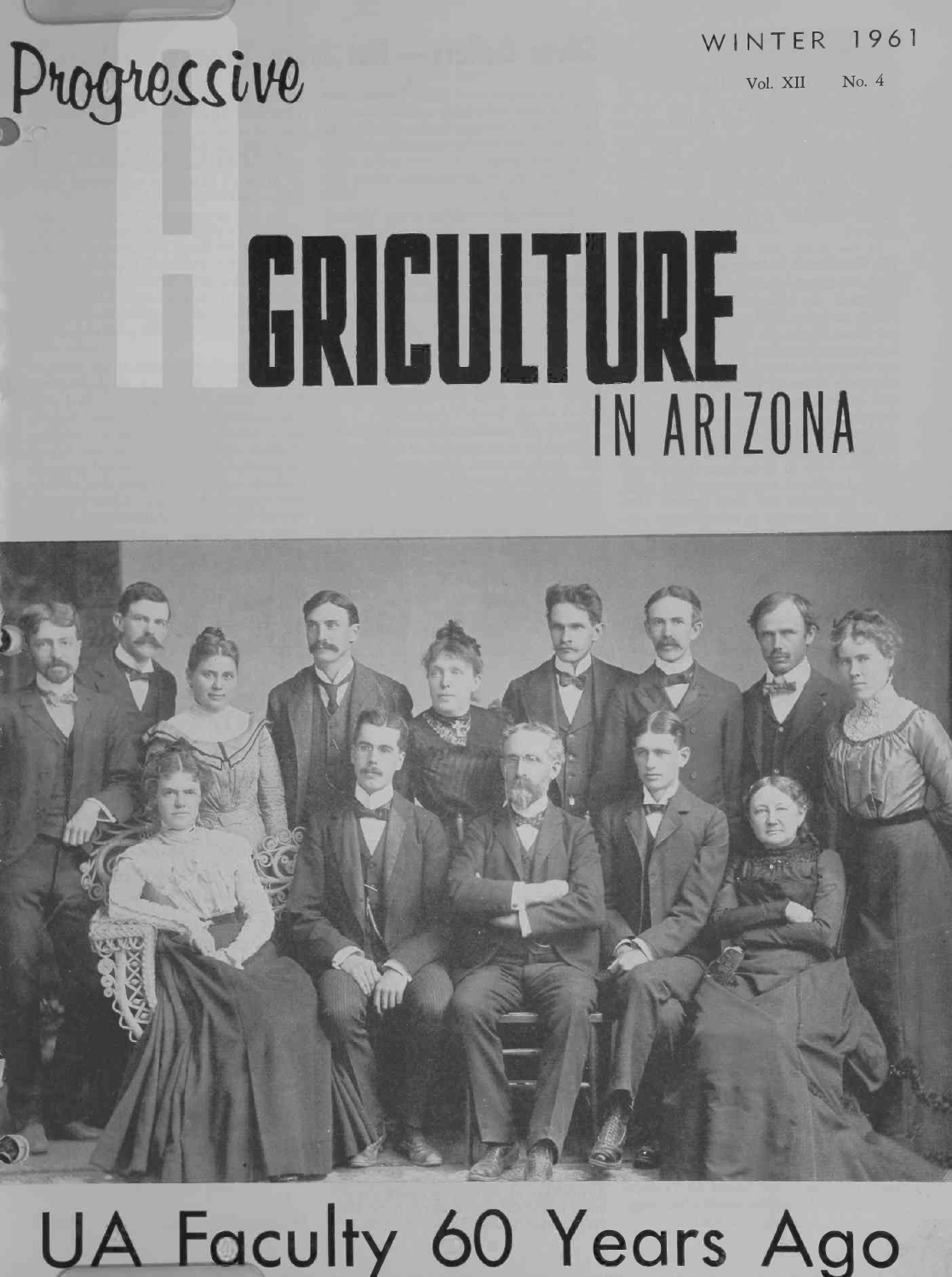Our Cover Picture

#### University Faculty at Turn of the Century

This being an anniversary year, we selected for our cover picture a historic picture of the University of Arizona faculty of 1900-1901. You agriculturalists should recognize at least two of those pictured.

In the group, left to right, standing: W. W. Skinner, chemist in the Agricultural Experiment Station; F. Yale Adams, professor of history, commandant of cadets and in 1901 named university president; Louise H. Foucar, who taught<br>botany, mathematics, ancient and modern languages from 1899 until 1902, when she married Thomas K. Marshall and moved to a home adjoining the campus.

Next is S. M. Woodward, professor of mathematics and mechanics, 1896-1904, when he went to Iowa State College and attained national prominence with studies of hydraulics and flood control; Mrs. M. Guild, instructor in subcollegiate subjects at this time when some four -fifths of the students were of subcollegiate rank. ( Phoenix was the only Arizona town with an established high school in 1900, said The Wildcat when it published this same picture in 1928); F. N. Guild, who came to the university in 1897 and became head of the Department of Geology and Mineralogy;

Howard O. Hall, professor of English and librarian from the opening of the institution in 1891 until 1904, when he went to Stanford as professor of English; Robert H. Forbes, chemist for the Experiment Station, 1894-1911, director, IN 1899 -1918, dean of the College of Agriculture, 1915-18; Nora Towner, no professional identification given;

Seated, left to right, Mary E. Plympton,<br>econtross deep of women and instruce Published quarterly by the College of preceptress, dean of women and instructor in English and French; G. E. P. Smith, who came to this university in 1900 and served as irrigation expert, agricultural engineer, Colorado River water expert, <sup>1, 1949</sup>, at the post office at Fucson, ATF member emeritus of the University of<br>Arizona staff until this past year: Univer-<br>**Reprinting of articles, or use of infor-**Arizona staff until this past year; University Pres. M. M. Parker; D. H. Holmes, mation in Progressive Agriculture in instructor in shop work, drawing and architecture; and Mrs. Mary B. Aguirre, widow of a wealthy freighter who was killed in a raid by Indians. She was an instructor in Spanish.

members of the 18-person University of Arizona faculty at that time, were Prof. Jensen, School of Home Economics;<br>W. B. Blake director of the School of Richard K. Frevert, chairman; Joe Mc-W. P. Blake, director of the School of Mines; Opal McGaughey, later Mrs. W. V. Whitmore, instructor in physical education and English; David Griffiths, professor of botany, and Mabel G. Hoover, the mailing list to receive **Progressive**<br>fessor of botany, and Mabel G. Hoover, **Agriculture** at no cost by sending a reinstructor in domestic science, which now has evolved into home economics.

### Silver Dollars - Not Ivory Towers

A publication from South Dakota State College says something applicable to all Land Grant Colleges, such as the College of Agriculture of the University of Arizona. We quote:

"There's no "ivory tower" at South Dakota State College.

"Actually, the heralded tower has long since come to earth in our colleges and universities. People have become aware that today's advances are based upon yesterday's research and that tomorrow's improvements are being discovered in the laboratory right now.

"There was once a fable that professors and recearchers lived completely apart from the practical world. This disappeared in the mushroom cloud of the atomic bomb which owes its existence to Einstein's classic ' $E = mc^2$ ' formula.

'Research conducted in colleges and universities is as practical as next week's pay check or next year's income. This connection is not at all remote, as research results have a marked effect on our pocketbooks."

Applying that last statement to the Arizona scene, we note that in the 30 year period of 1926-56 the *average* per acre yield of upland cotton in Arizona has risen from 364 pounds to 1130, of American-Egyptian cotton from 275 pounds to 699 pounds, of barley from 1300 pounds to nearly 2900 and sorghum grain from 1200 pounds to 2800. That's a 200 per cent increase in cotton yields and more  $f \nmid \xi$ than 100 per cent increase in barley and sorghum. The same general trend applies to Arizona's important commercial vegetable crops.

But let's just take that 766 extra pounds of upland cotton and the cottonseed that goes with it. That's an increased per -acre return of over \$300 based on 1957 prices. Multiply that by 350,000 acres, somewhat below the average acreage in Arizona in recent years, and you get 105 million extra dollars from just one crop in just one year!

That one year increase in the value of just one crop would, of itself, be nearly 60 times the total of federal and state appropriations to your state Experiment Station for next year's operation. Multiply again by the comparable figures for grains, vegetables, citrus and livestock products and you will agree that agricultural research is not a cost, but the most profitable type of self -liquidating investment.

Harold E. Myers

Dean College of Agriculture and School of Home Economics  $\bigcap_i$ 



 ${\bf A}_{griculture}$ ARIZONA

Vol. XII No. 4

Jan., Feb., March, 1961

Agriculture, University of Arizona, Tuc-son, Arizona, Harold E. Myers, dean.

Entered as second -class matter March 1, 1949, at the post office at Tucson, Ari-

mation in Progressive Agriculture in is permitted, with credit.

Editor: John Burnham

Not shown in the picture, but also Vavich, Experiment Station; Russell W. Editorial Board Members: Howard R. Baker, Extension Service; Mitchell G. Cline, Resident Instruction; Mildred R. Jensen, School of Home Economics; Clelland, ex-officio.

> Arizona farmers, ranchmen and homemakers may have their names placed on quest to the College of Agriculture, Uni-<br>versity of Arizona, Tucson, Arizona.



| Handicapped Homemakers 3           |               |
|------------------------------------|---------------|
| <b>Marketing Mexican Cattle in</b> | $\frac{4}{3}$ |
|                                    |               |
| <b>Cotton Picking Capacity</b>     | 6             |
| <b>Improving Grape Quality</b>     | - 7           |
| <b>Agricultural Problems</b>       | - 8           |
| <b>Night Light Interval</b>        |               |
| <b>Greenhouse Provides</b>         |               |
|                                    |               |
|                                    |               |

Progressive Agriculture Page 2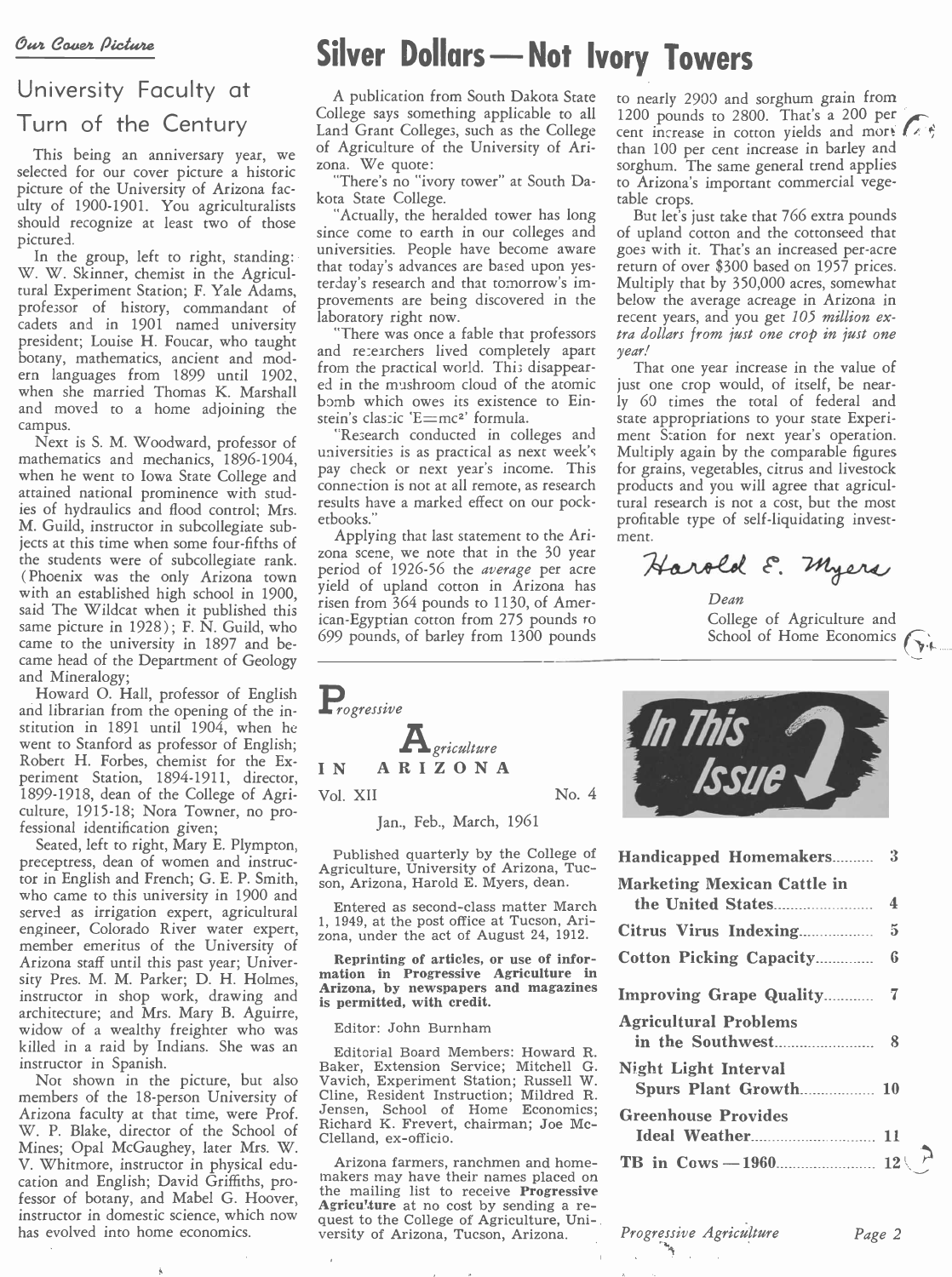## Handicapped **O**To Home Tasks

#### Victor A. Christopherson

"More than 10,000,000 handicap- ped homemakers in America," is the estimate of Dr. Howard Rusk of New York University -Bellevue Medical Center. There are estimated to be more than 30,000 arth-<br>ritics in the Tucson metropolitan<br>must accomplish, by and large, with words area alone.

A disabled mother frequently means that the wage earner must spend less time on the job and more time at home. The mother's work does not stop when she becomes disabled - children have to be bathed, fed, cared for; ironing, cooking, shopping and other household chores need daily attention. How does she and the other family members manage? Some of the recent research carried out by the Division of Child Development and Family Relations, School of Home Economics, has attempted to find answers to this question and to increase our general knowledge of the physically disabled mother.

#### Interviews With 84

Eighty-four physically handicapped mothers who had children under 12 years of age were interviewed. These women were classified according to the nature of the disability, and the body parts or extremities in which the disability occurred. It was then possible to compare the subjects' degree of limitation in upper and or children, three years or age or younger,<br>lower extremities with their general com- of disabled mothers than of physically lower extremities with their general competency as well as their problems with regard to homemaking tasks.

Were the most seriously handicapped mothers the poorest homemakers?

No. One of the unexpected findings was that some of the mothers most severely disabled with polio, for example, were among the most effective homemakers. The way the individual viewed herself and her relationships with others, seemed more significant. A promising approach to rehabilitation seemed to be in helping the disabled woman to see herself and her situation in new ways.

#### They Still Carried On

Do seriously handicapped women need to leave child care to others?

No. Even though transporting a child is

Women Adjust small children from one place to another.<br>
One mother carried the baby in her<br>
blouse; another placed the child on a one of the most awesome challenges facing the partially paralyzed or physically sub -normal mother, there are ways to get One mother carried the baby in her blanket and carried the blanket in her teeth; others eased the children onto carts and pushed them while sitting in wheel chairs.

> What seems to be the most difficult problems in child care for the disabled mother? Discipline and outdoor supervision were mentioned more than any other areas of child care as posing difficult problems. Since the mother cannot catch the child until he's ready to be caught, she and understanding what the normal mother accomplishes with strength, speed, and energy.

#### Keep Youngsters Near at Hand

The more successful ways of controlling children out of doors, were by encouraging the children to return periodically "to check on mother"; by making their own play areas sufficiently attractive that other children came there to play, and having neighbors phone reports on the child's whereabouts. There are no foolproof formulae, however, for insuring the child's safety and well -being once out of eyesight. One mother reported sitting helplessly in a wheel chair watching her toddler sink almost out of sight in some deep mud before he was rescued by a chance passer -by.

Do children of handicapped mothers "grow up" more quickly than other children? Quite possibly. Greater percentages of children, three years of age or younger, normal mothers washed themselves, bathed themselves, straightened their own rooms, and entertained themselves.

Does a physical disability seriously modify the homemaking role?

Yes. Ninety-three per cent of the subjects were forced to discontinue a substantial portion of their homemaking activities. However, after the onset of the handicap, 30 per cent of the mothers performed services for their families that were not performed before. For example, mothers read to their children, played with them, told stories, and talked and listened to them in a way not characteristic prior to the handicap.

#### Family Closer Together

While not typical, a rather dramatic occurrence was that seven subjects indicated KOY, Phoenix—Sun., 8:45 a.m. that their families had been more closely knit and happier since the disability. Several indicated they would not change to the pre-handicap days even were such a thing possible.

One of the most significant and successful roles assumed by the severely disabled mother was the "enabling" role. She made the most of her potential as a "setter of mood," and fully exploited the emotional reciprocity in her relations with other members of the family.

Community activities were found to constitute an important source of rehabilitation for the disabled woman, and many participated after the handicap that had not done so before.

#### New Federal Aid Proposed

The some 10 million disabled homemakers in America today can look forward to rehabilitation training never before obtainable. It is expected that the Independent Living Rehabilitation Bill, also known as the Rehabilitation Act of 1959, S.772, will pass both houses of Congress this year and be enacted into law. Tacitly, at least, the occupational significance of the disabled homemaker is being acknowledged as well as her right to aid.



#### Cochise County

- KAWT, Douglas-Mon. and Wed., 6:55 a.m.
- KAPR, Douglas-Sat., 12:15 p.m.

#### Coconino County

- KCLS, Flagstaff-Tues. and Thurs., 8:20 a.m.
- KCLS, Flagstaff (Home Agent)-Thurs., 9:45 a.m.
- KVNA, Flagstaff-Mon. thru Friday, 12:15 p.m.

#### Yavapai County

KYCA, Prescott-Mon., Wed., and Fri., 5:55 p.m. KNOT, Prescott-Mon., Wed., and Fri., 6:35 a.m.

#### Yuma County

KYUM, Yuma-Mon. thru Fri., 6:35 a.m.

KVOY, Yuma-Mon. thru Fri., 12:35 p.m.

#### Maricopa County

- KRUX, Phoenix Mon. thru Sat., 5:55 a.m.
- KTAR, Phoenix-Thurs., 12:45 p.m.
- 

#### Pinal County

KPIN, Casa Grande-Daily except Thurs., 6:40 a.m., Mon. and Fri. 9:35 a.m.

Page 3 Winter 1961

Dr. Christopherson is Professor of Family Relationships in the School of Home Eco- nomics.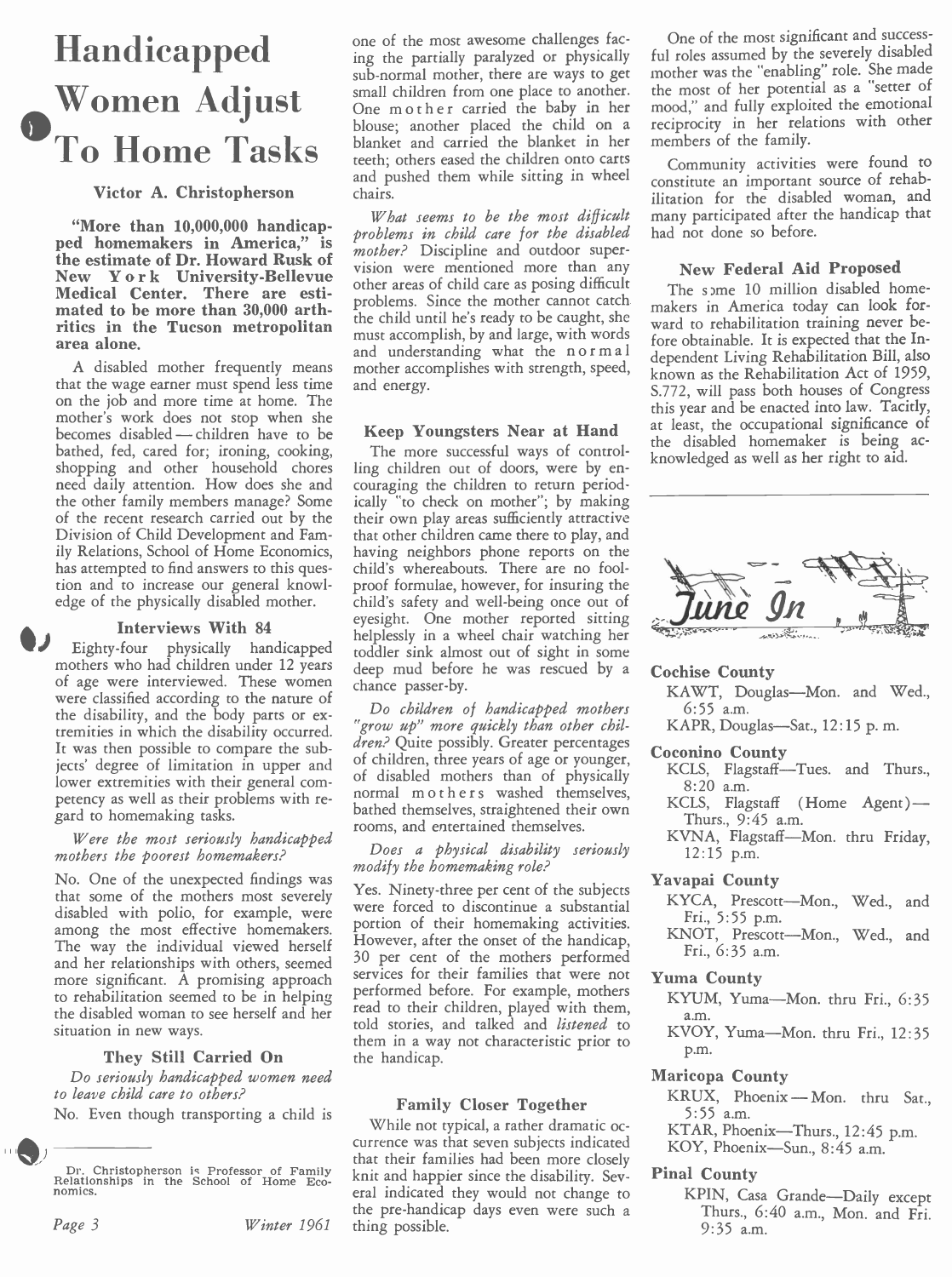## Marketing Mexican Cattle In The United States $\epsilon$

#### R. E. Seltzer and T. M. Stubblefield

Historically, the United States has been the market for cattle produced in the northern tier of Mexican states. The exportation of such cattle has made a major contribution to the economy of northern Mexico, and the importation of these cattle is important to the cattle feeding industry in the Southwest. In 1959 some 488,000 head were imported to the U.S. from Mexico.

To an increasing extent both Arizona and California are being forced to reach further and further into the South and the Midwest to secure the number of feeder cattle necessary to supply their rapidly expanding cattle feeding industry.

#### Is Logical Source

Geographically, northern Mexico is the logical area to which to look for increased supplies of feeder cattle. It lies immediately to the south of the major cattle feeding areas in both Arizona and California, and with the ever increasing cost of transportation the locational advantage of northern Mexico cannot be ignored.

The primary area in Mexico from which cattle move to the United States includes the states of Sonora, Chihuahua, Coahuila, Durango, Nueva Leon, and Tamaulipas. Three factors serve primarily to make the United States the principal market for cattle from these states. These are:  $(1)$ proximity to the United States, (2) their position above the tick line, and (3) the lack of an adequate transportation system for the movement of cattle to the south.

Cattle imported from Mexico vary greatly as to type, age, breed, and weight. However, they are predominately yearling steers of Hereford or mixed Hereford breeding, and most of them weigh between 350 and 500 pounds. About twothirds of the cattle imported go directly into feedlots and the rest go back on ranges in the southwestern United States.

#### El Paso Main Route

Approximately 40 per cent of the total cattle imported from Mexico are brought in through the port of El Paso; Nogales,

Ariz., the second in importance, accounting for about 14 per cent. Calexico, Calif. accounts for about 13 per cent of the total; Eagle Pass, Texas, 8 per cent; Douglas, Ariz., 7 per cent; Presidio, Texas, 3 per cent, and the remaining 15 per cent comes in through other ports along the border. The greatest change in the importance of any particular port -of -entry has taken place at Calexico. Prior to the closing of the border in 1946, this port was of minor significance in the importation of these cattle. Since 1955, volume at Calexico has increased rapidly to the point where this port now ranks third.

Shipments of Mexican cattle to the United States originate from a relatively small number of origins in Mexico. Although many of the cattle shipped come from large ranches, and each shipment represents a single ownership, it also appears that these major shipping points act as concentration centers where multipleowner loads are assembled.

#### Most Stay in Southwest

While it is difficult to determine the ultimate destination of Mexican cattle imported into the United States, it is apparent that most of these cattle remain in the Southwest. Of the total imported, 85 per cent were indicated as going to destinations in the Southwest. Many of these cattle undoubtedly moved on to grazing and feeding in other states, but the bulk of them probably remained in the area where imported.

The importation of Mexican cattle is of concern to the range cattle industry in the Southwest in that these importations compete with locally produced feeder cattle in the market in this area. Although the number of Mexican cattle imported is relatively small compared to the number of feeder cattle produced in the United States, locally the trade assumes a greater degree of importance since most of the cattle imported remain in the Southwest for grazing or feeding. These cattle undoubtedly do have some depressing effect on the price of local feeder cattle.

However, the effect of the importation of Mexican cattle on local feeder prices would be no different than the effect of importation of cattle from Texas or any other state. Since Arizona does not produce enough feeder cattle to supply the demand of our own feedlots and of feedlots in southern California, it is necessary that we import cattle from other parts of the United States or from northern Mexico.



#### **JANUARY**

- 1- 7-Arizona National Livestock Show. Phoenix
- 11-12-10th Annual Dairy Industry Conference. Tucson
- 16-20- Annual Extension Service Conference. U of A Campus, Tucson
	- 25-Annual Meeting of Arizona Poultry Federation. Arizona State University. Tempe

#### **FEBRUARY**

- 8- 9-4th Annual Arizona Fertilizer Conference. U of A Campus, Tucson
- 11-Annual Meeting of Arizona Cattle Feeders Assoc. Phoenix
- 27-28-Arizona Egg Quality School. Phoenix

#### MARCH

- 1-Arizona Egg Quality School. Phoenix
- 5-12-National 4-H Club Week
- 8-12-Southern Arizona International Livestock Show. Tucson
- 18-FFA Field Day. U of A Campus, Tucson

I

 $\sqrt{2}$ 

Dr. Seltzer is head of the Agricultural Eco- nomics Department and Dr. Stubblefield is an Associate Agricultural Economist.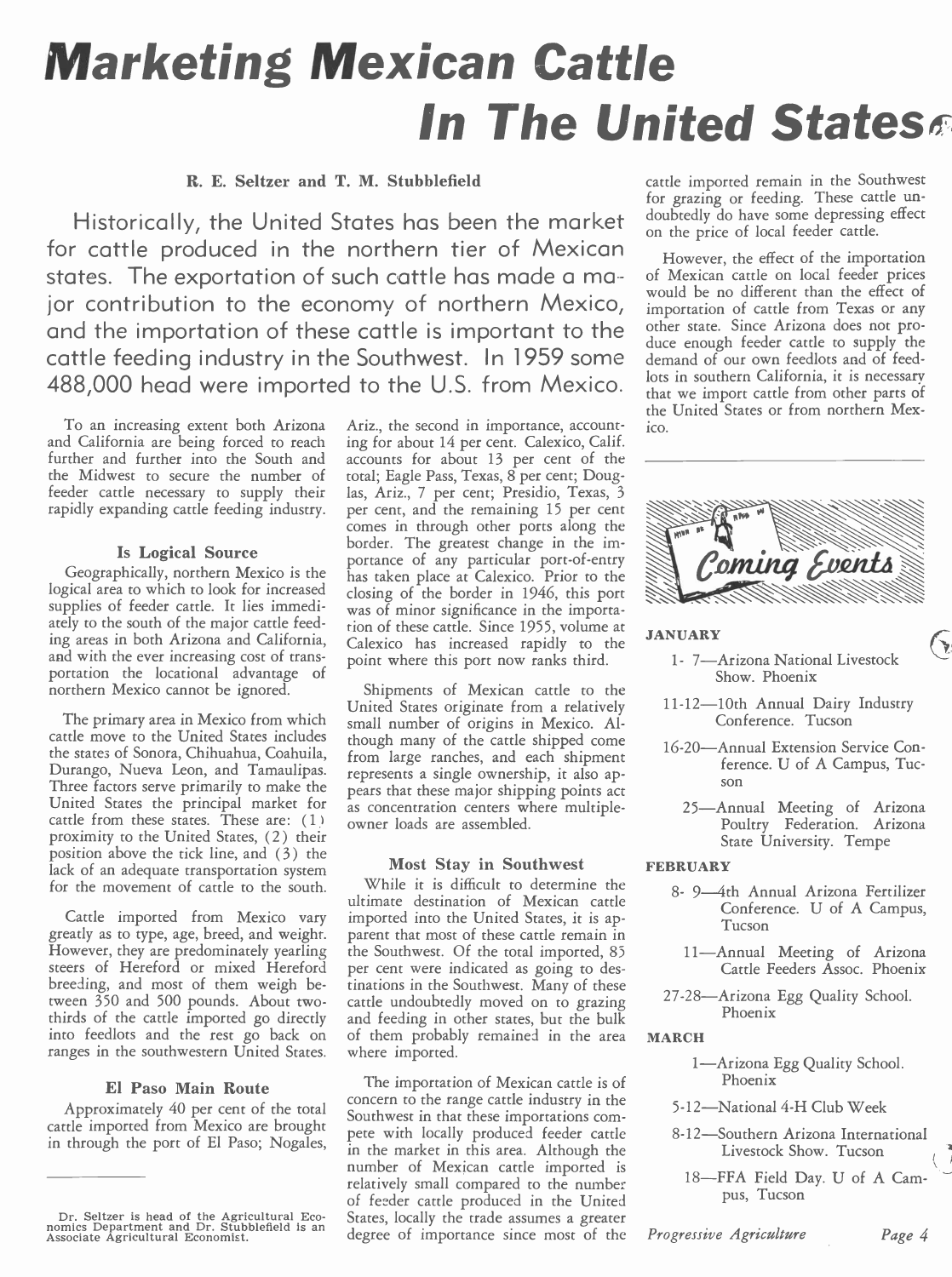### Virus Indexing van die Vol Gor `Clean' Citrus. Bud Source Trees

Ross M. Allen

Much too frequently cries are heard from owners of older citrus groves, "What is happening to my trees? They refuse to grow or produce fruit no matter what I do."

Unfortunately, and again too frequently, a simple examination of the roots, trunks, and bud-unions of declining trees shows tell-tale symptoms of virus infection. And worst of all is the fact that there are no lasting, effective cures for the several virus -caused diseases of citrus. All that remains to the luckless grower is to remove the affected trees as soon as they become non -productive.

#### Budwood Source is Important

All of the virus diseases of citrus may be transmitted in the budding procedure. mination of Stubborn D is ease which With only one exception, bud transmission is the usual method of spread for these diseases. Tristeza or "Quick Decline" may be spread also by aphids but luckily, tristeza is not found in commercial groves in Arizona.

For years it has been standard practice for citrus nurserymen and growers to select their "better" trees as bud wood sources. Too often this custom is a serious entrapment and results in major losses in the groves.

Virus diseases of citrus must be identified by the symptoms they cause. Some of the viruses may be present in apparently healthy trees for 15 or 20 years before the trees show symptoms and begin to decline. For this reason the virus diseases have been unknowingly transferred in buds to young nursery stock. Eventually, these diseased trees decline uncontrollably after they have been planted in groves.

#### Help is in Sight

A citrus virus indexing program for obtaining virus -free varieties has been started at the Yuma Mesa Citrus Experiment Station.

By budding very susceptible indicator citrus seedlings it is possible to determine accurately whether a specific bud-source

Dr. Allen is an Associate Plant Pathologist stationed at the Yuma Branch Station.

Page 5 Winter 1961



THIS GREENHOUSE at the UA Yuma Mesa Branch Experiment Station, is the battleground where citrus viruses are being attacked. Susceptible indicator seedlings are grown in the hot -bed. After transferring seedlings to individual cans they are budded with candidate buds and kept in the screenhouse and greenhouse until virus disease is proved present or absent. (Photo by Lewis Robison, Yuma County Farmer)

tree is healthy or diseased. The time required for the process ranges from a minimum of three months for psorosis and tristeza to three or four years for such diseases as cachexia, xyloporosis, exocortis, and Rangpur Lime disease. An even longer period may be needed for deterprobably is caused by a virus also.

The short term tests are being made in an insect-proof screenhouse or in a plas-<br>tic-covered greenhouse. This prevents all possible introduction of tristeza by aphids. Long term tests are made in a field index nursery nearly two acres large. A complete test series for a single candidate budwood-source tree requires the budding of at least three seedling trees of each of eight or nine different species of indicators.

Fifty -nine entries are now being indexed in this program. This figure includes 27 varieties of citrus imported into the state within the past five years. Also included in the program are 32 local entries. Some of this group are presently popular bud-source trees or are those that have served in this capacity in past years during the expansion of the citrus industry in Arizona.

#### Goal is "Clean" Bud Source

Undoubtedly, some of the present entries in the indexing program will prove to be free of most, if not all, of the known citrus viruses. The goal of the program is the establishment of bud-source trees which are known to be absolutely free of bud -transmitted diseases.

Arizona citrus growers and the general public will reap benefits from the indexing program. The nurserymen and growers can be assured that the buds they use for propagation of new trees will be free of virus diseases. Clean trees will have a

longer, more productive field life. Also, a wider choice of rootstocks can be made. Certain of the viruses have prevented the use of desirable rootstocks which are especially susceptible to these viruses.

More scion varieties and strains within these varieties will be available, thus allowing for even more rapid expansion of the industry in the state. Better crop production can be expected at no increase in standard production costs. And perhaps best of all, the growers and consumers will profit from better quality fruit produced in an increased number of types and varieties.



These new U of A publications are available at your county agent's office. Phone or write your agent for a copy.

#### **CIRCULARS**

216–Pressing Fabrics and Garments BULLETINS

- A-1--Chemical Weed Control Recommendations for Irrigated Areas of Arizona 1961
- A-4-Field Crop Varieties for Arizona 1961
- A-6-Lawns for Arizona
- A-7-Indoor Gardening
- A-8--Pruning Hedges, Shrubs and Trees
- A-9-1961 Fertilizer Recommendations for Arizona
- 302- Forage Production on Arizona Ranges V. Pima, Pinal & Santa Cruz Counties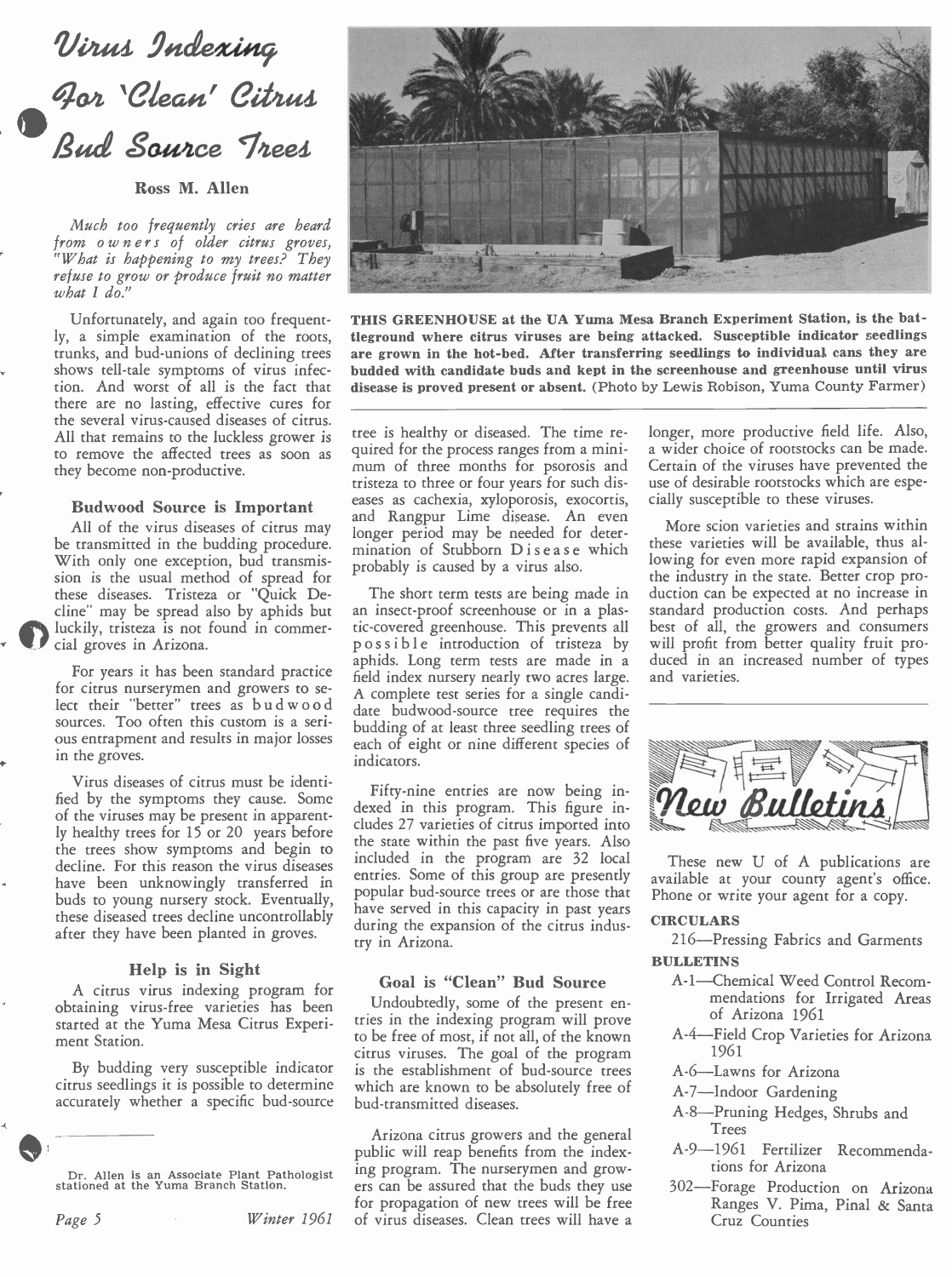

## Capacity of Cotton It is obvious the icking Machines are many ac

#### K. K. Barnes

Machine picking of cotton utilizes equipment which requires a high level of capital investment. The return on this investment depends on the selection of the proper equipment for the job and the proper management of that equipment on the job.

Should a one-row or a two-row picker be used? Is it profitable to have a man stationed in a cotton trailer to assist in the dumping of baskets into the trailer? What travel patterns in the field give the most effective use of time?

To get information which would help in answering questions like these, a time study of mechanical cotton picking was made during the harvest season of 1959. Operations involving one-and two-row pickers were studied at several locations in Maricopa County.

Involves Many Activities Machine cotton picking involves <sup>a</sup> number of separate activities. These are (1) travel down the row picking cotton, (2 ) turning and traveling across the row ends, (3) traveling to and from cotton trailers, (4) dumping picker baskets into trailers,  $(5)$  cleaning out the picker,  $(6)$ servicing the picker, and (7) miscellaneFIELD TRAVEL patterns for efficient use of time in the field depend on yield, row- lengths and width of headwill give an efficient use of time under some conditions. At top, pattern for one-<br>row picker; below, pattern for two-row machine.

workers and counting rows.

 $T$  $T$  $T$  $T$  $T$  $p$  pickers. Capacitive performance refers to imize tr <sup>1</sup> <sup>1</sup> <sup>1</sup> <sup>I</sup> fttf no reference to the quality of the job that Our table shows the distribution of time for these activities which may be found in well managed picking operamarizes the capacitive performance of the the machine's ability to cover area. It has is being done.

> <sup>7</sup> the product of the operating width and trailers. One factor in capacitive performance is the theoretical field capacity. The theoretical field capacity is the acres per hour which the machine could cover if it maintained its rated forward speed and actually traveled down the row  $100\%$ of the time. Theoretical field capacity is the forward speed of the machine. Theoretical field capacity in acres per hour is given by

#### (speed in m.p.h.) x (width in ft.) 8.25

It is obvious that a machine will never achieve its full theoretical capacity. There are many activities other than actually picking cotton which are essential parts of a cotton harvesting operation. Turning at row ends, traveling to trailers, dumping picker baskets into trailers, cleaning and adjusting the machine are all essential parts of the cotton harvest - and they all take time. What really counts is the effective field capacity - the actual area covered per hour over the average of a day's, week's or season's work.

#### Measuring "Field Efficiency"

Field efficiency is a useful index in judging the capacitive performance of a picker, but its definition must be kept clearly in mind. Field efficiency is the effective capacity as a percentage of the theoretical capacity. A field efficiency of  $74\%$  means that the machine is actually picking cotton  $74\%$  of the time that it is in the field.

Several important points can be discussed in reference to the table. First of these is the relative capacity of 2-row compared to 1-row pickers. Assuming both sizes of machine run at the same speed it is immediately apparent that the theoretical field capacity of the 2-row machine will be twice that of the 1 -row picker. However, many of the activities require as much or more time per acre with the 2-row picker as they do for the 1 -row picker. Thus the field efficiency of the 2-row picker is 59% as compared with 74 $\%$  for the 1-row picker.

The result is that the 2-row picker has an effective field capacity 1.58 times that of the 1-row picker - an important point to remember in deciding which of the two alternative available sizes is best for a specific situation. r

#### More than Just Picking Cotton

ous activities such as talking with other<br>together require 16.5% of the field time together require  $16.5\%$  of the field time for 1-row pickers and 19% of the field time for 2-row pickers. Attention to detail in the management of these activities is a key point in maintaining high effective field capacity.

Laying out lands for picking, that minimize travel across ends while simultaneously providing for convenient and direct travel to and from trailers, will hold down travel and turning time. The actual number of rows in a land can be selected with regard to seed -cotton yield and trailer size to permit minimum moving of trailers from place to place in the field. The travel patterns shown in our graphs will give efficient use of time in nominal  $\frac{1}{4}$  mile rows with a 1.5 bale picking and 4 -bale trailers.

#### Need Man in Trailer

Another point drawn from field time studies is the value of a man in a cotton trailer to assist in dumping baskets. The first one -third of a trailer load of cotton will dump cleanly into the trailer from the picker baskets. The remaining twothirds of the cotton must be to some  $ex$ . tent pulled out of the baskets by hand and spread in the trailer. Either the picker operator must climb into the trailer to do this job or there must be other help available. Our studies indicate that if labor is available at \$1 per hour, it can profitably be used as help in dumping baskets into trailers if as many as 4 pickers are dumping into 1 trailer.

The fundamental concepts discussed here in specific relationship to cotton harvesting apply to the operation of all types of field machines. Management of machine operations in the field becomes increasingly important as operations become increasingly highly mechanized to decrease costs.

#### IDEALIZED PERFORMANCE OF 1-AND 2-ROW COTTON PICKERS ASSUMING A SPEED OF 2.1 MPH, 1240 FOOT ROWS

|                                                     |           | Distribution of Time |  |
|-----------------------------------------------------|-----------|----------------------|--|
|                                                     |           | --minutes per acre   |  |
| Activity                                            | $1 - row$ | $2$ -row             |  |
| Picking                                             | 74.4      | 37.2                 |  |
| Turning                                             | 4.4       | 2.2                  |  |
| Travel to and from                                  |           |                      |  |
| trailer                                             | 4.5       | 2.2                  |  |
| Dumping Basket                                      | 7.7       | 7.8                  |  |
| Cleaning                                            | 8.3       | 12.5                 |  |
| Service and                                         |           |                      |  |
| Adjustment*                                         | 0.4       | 0.4                  |  |
| Miscellaneous                                       | 1.0       | 1.0                  |  |
| Total                                               | 100.7     | 63.3                 |  |
| *Does not include daily lubrication and<br>service. |           |                      |  |

Progressive Agriculture Page 6

Dr. Barnes is head of the Department of Ag- ricultural Engineering.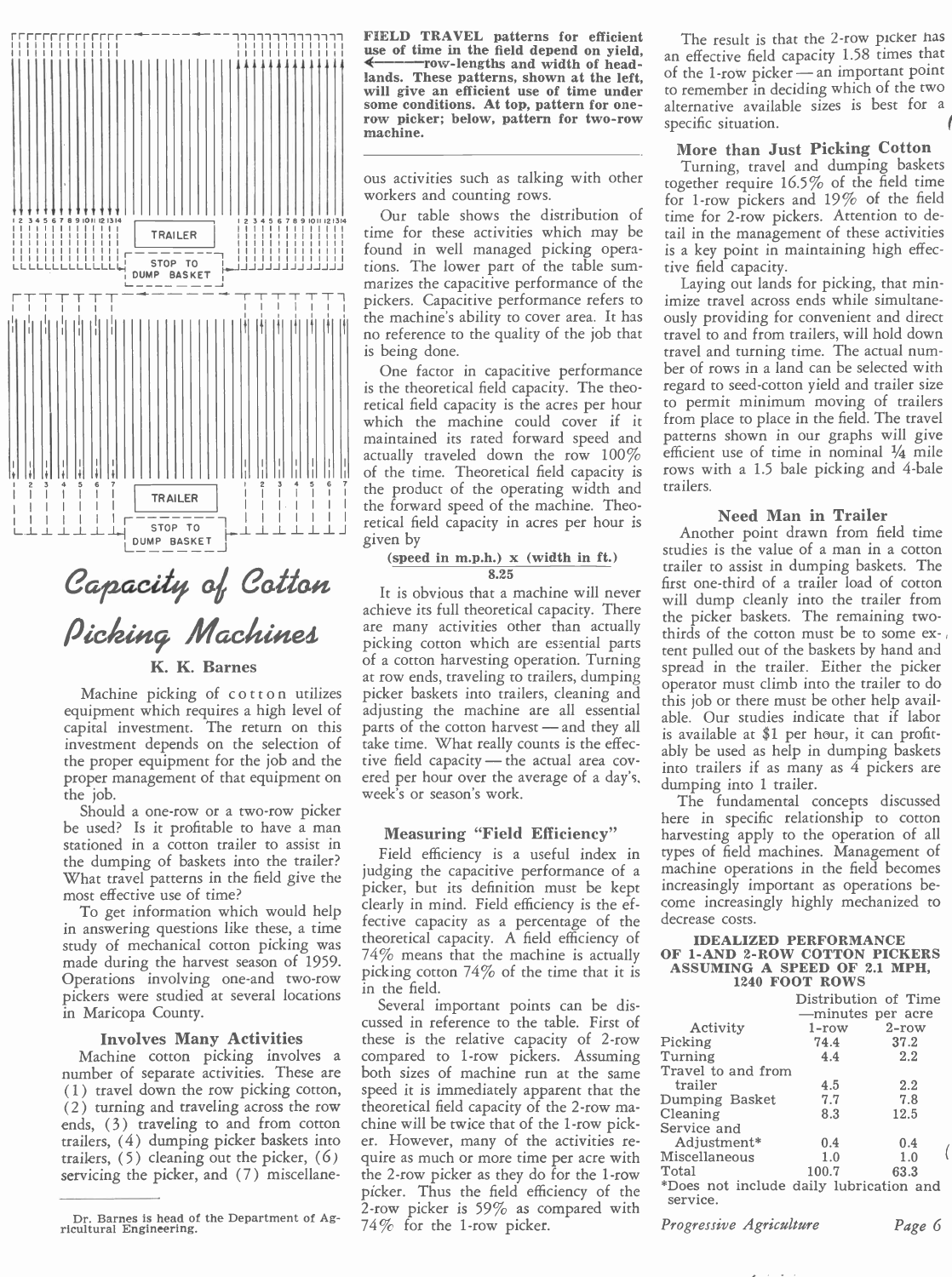## New Technique Improves Cardinal Grape Quality

G. C. Sharpies, J. R. Kuykendall,

L. F. True, and H. F. Tate

Always conscious of market demands for higher quality, Arizona growers of Cardinal grapes now have available a relatively simple means for increasing production of number one grade fruit. Although the Cardinal is noted for its natural high quality, no one can deny the value of any practice which tends to improve on nature.

Many Cardinal clusters, chiefly those which ripen earliest, are often poorly set with normal seeded berries. Frequently the shoulders of the clusters have the<br>fewest normal berries set giving them a fewest normal berries set, giving them a cylindrical shape rather than the more desirable conical form associated with high quality Cardinal fruit. Some berries which do not set normally fail to drop off, and they remain in the clusters through the ripening period as small, green, seedless shot -berries.

#### Not Desirable Appearance

Some shot -berries continue to grow slowly and some even acquire color and accumulate sugar. But these characteristics result in mature clusters with a loose, open, straggly appearance, non-uniform color and berry size and therefore, a lower grade. Because of this packers find it necessary to perform expensive hand selection and trimming of clusters to provide the market with fruit of the highest grade.

In simplest terms, the new method for improving fruit quality involves only pinching or clipping off one -fourth to three -eights inch from the tip of each flower cluster before blossoming occurs. Research in progress at the University of Arizona Branch Experiment Station, in Mesa, reveals that this simple method can increase the production of number one grade fruit by as much as 115 per cent. Coincidentally, the yield of number two





Page 7 Winter 1961



GRAPE CLUSTERS over "A" are normal, while "B" and "C" show the larger, better filled clusters resulting from removal of  $\frac{3}{8}$  inch at the tip at prebloom flower stage.

grade and cull fruit is reduced by nearly one -half, as shown in the graph on this page.

Through critical laboratory examinations of harvested fruit, it has been determined that the reasons for this marked grade improvement are (1) more uniform berry size and color, (2) increased set of normal sized seeded berries, which results in more compact, better shaped clusters, and (3) fewer shot-berries, especially in early ripening clusters, as shown in the photos. Of great importance is the fact that total fruit production is not reduced significantly by this practice, a distinct advantage over methods of improving quality which involve severe fruit cluster thinning practices. The sugar content of berries from treated clusters is no different than from untreated clusters.

#### Also Advanced Ripening

In addition to grade improvement of fruit, the time of ripening was advanced by at least 4 or 5 days by flower cluster tipping.. Earliness is an extremely important factor to growers in such a highly



MORE GRAPES of better quality, as shown by this graph, result from prebloom flower tip removal.

competitive market as table grapes. During the course of the 1960 shipping season the overall average market price of Cardinal grapes for one grower decreased by about 9 cents per lug per day.

At the beginning of the season price changes were generally much more rapid than late in the season, so that a few days difference in time of ripening could make a great deal of difference in market value of fruit.

#### Procedure Pays Off

Preliminary calculations based upon the average 1960 market prices of number one and number two grade fruit plus the added effect of five days in advance in maturity indicate flower cluster tipping can increase the value of Cardinal grapes by about \$300 per acre. At present we have no information relative to the labor cost involved in performing such an operation, but experienced observers have estimated it at \$50 per acre or less.

Trade names used in this magazine do not endorse products named nor imply criticism of similar ones not mentioned.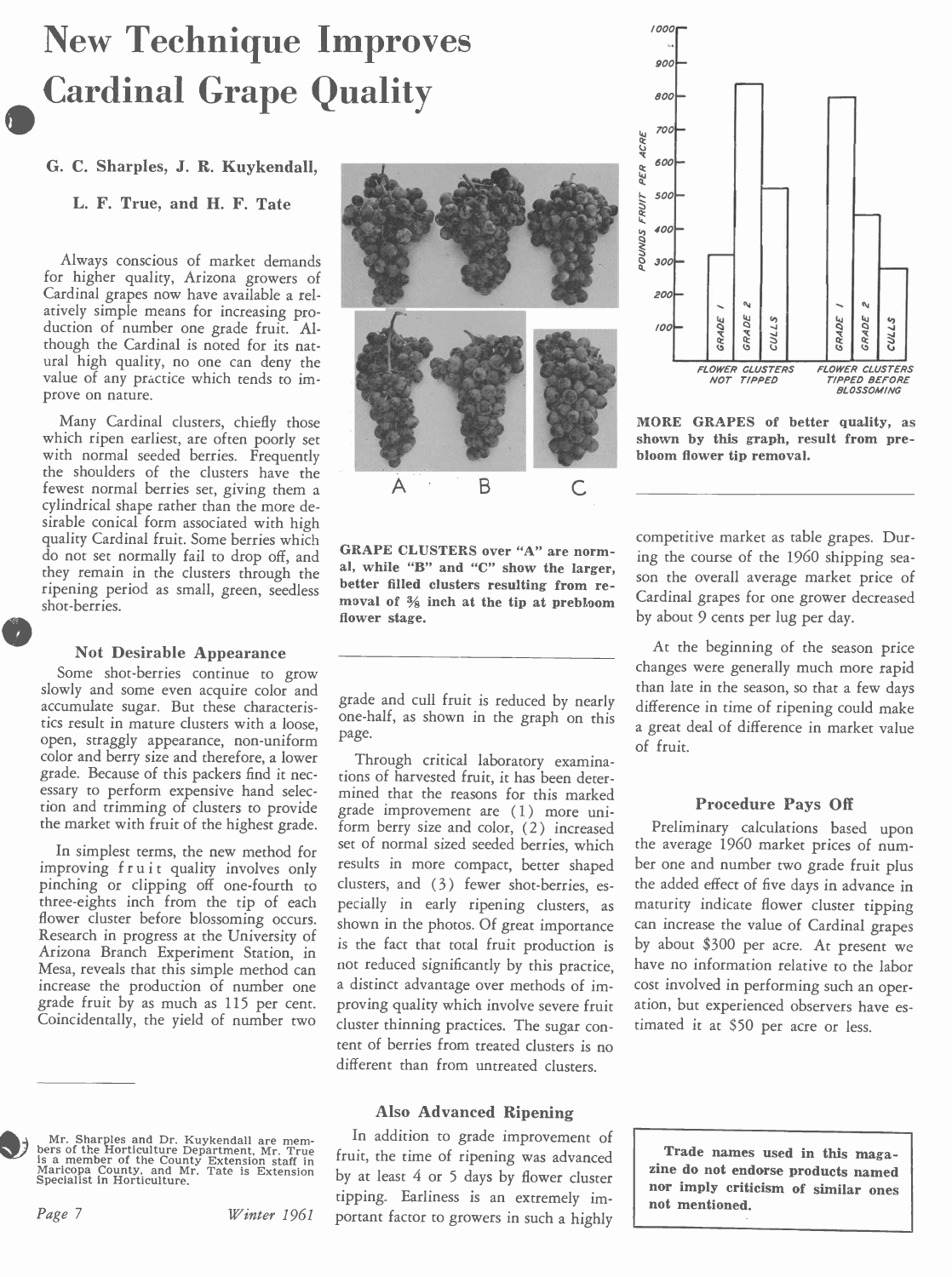### Problems of Adjustment In Southwest Agriculture

#### M. M. Kelso

What are some of the important agricultural adjustment problems that plague the Southwest region? They occur within an environment largely peculiar to the Southwestaridity, altitudinal extremes, sparse vegetation and sparser population, vast public land holdings, tourists and tourism, young but maturing governments, and explosive population and economic growth.

Nevertheless, some of the agricultural problems of the Southwest are like those of the whole United States. It is well, then, to divide any list of southwestern agricultural adjustment problems into two parts - those relatively peculiar to the southwest and those important but not peculiar to it.

#### I. Agricultural problems and needed adjustments important to the Southwest region but not peculiar to it

The Southwest region shares these problems with agriculture throughout the United States. They are much discussed and much worked on. Hence, let us only list them here without elaboration.

- 1. Adjusting commercial agriculture to new economic c o n d i t ions brought on by changing demands and technologies.
- 2. Adjusting agricultural production to the changing marketing structures for agricultural products especially related to high value, highly specialized products and to meat animals ( mainly beef cattle) .
- 3. The impacts on labor intensive types of Southwest agriculture that result from the changing market structure and price for agricultural labor.
- 4. Problems associated with the burdens and inequities of the real property tax plague Southwest agriculture as they they do agriculture everywhere.

#### Problems of Low Income Groups

- 5. The Southwest has a sizeable problem of low income rural people its Indian, early Spanish, and others who are on resource units too small for their adequate support.
- 6. Finally, like the rest of the country, although much "inventory" research has been done, the southwestern region is greatly lacking in adequate inventories of soils, of natural vegetation, of water, of weather, of minerals, etc. Intelligent planning and programming of private management and of public action programs based on expanded use of the resource base are impossible or grossly inadequate when what we have available is unknown or known but dimly.

#### II. Agricultural adjustment problems relatively peculiar to the Southwest region

Although the adjustment problems listed above are important in the Southwest, those listed below are of peculiar importance because their solution must be found in the Southwest. We will find it difficult to draw on solutions found in other regions. On these, we're "on our own."

1. Huge public investments in the development of basic economic resources within an environment of rapid growth and change.

Water in the region is the principal recipient of this public investment. The investment may be by "engineering" works or by "biological" manipulation or both. The fabulous California Water Project, the Colorado River development program, including the Central Arizona Project, and the trans-mountain diversions in Colorado are examples of development by engineering works. The Arizona Watershed Program is an outstanding example of water development by biological manipulation.

Raised by such programs are troublesome questions about the role of agriculture in the development activity in comparison to industrial, urban, and recreation uses of the expanded water supplies and the power and power revenues usually

generated thereby. Throughout the region, the question is—"Is agriculture still the bell wether of water resource development or is it now, simply, a wistful bystander enjoying the crumbs from the destander enjoying the crumbs from the developmental feast that fall its way in the course of the activity?" And, what if it is? Is this anything that we should be worried about - or should we be worried about only the development being what is "best" for the region?

#### Adjustments Must Be Made

2. Approaching adjustments in agri- culture made mandatory by (a) water mining, (b) industrializa- $\frac{1}{\pi}$  (c) urbanization.

The agricultural adjustments demanded by industrialization and urbanization may be "problems" only from the viewpoint of agricultural sentimentalists. Economically, these adjustments normally will "pay their own way" in that the agriculturalist will not be forced against his economic interest to change or migrate. His interest will be paid for. Agriculture service institutions caught in these situations may not be so lucky  $\rightarrow$  agricultural extension, vocational agriculture, agricultural marketing, processing and supply industries, etc. These activities will find their agricultural base drying up in urbanizing and industrializing areas.

The emerging problem of adjustment to water depletion is quite different. In  $(v)$ many areas agriculture has been established on a resouce base that includes a stored ground water supply. In many, maybe in most, of these instances, recharge is vastly slower than withdrawals. The consequence is inevitable. The only questions are when, how, and to what degree must the adjustment occur $-$  and must the adjustment be in the dependent agriculture or in the resource base by substituting "imported" flow resource for the depleted fund resource. In many cases, frantic search will be for the latter but I fear that in most cases the final adjustment will lie in the former.

#### A Peculiar Situation

Peculiarly, this is the only instance of an agricultural industry based, like the oil, lumbering and mineral industries, on an extractive operation with its inevitable accompaniment of economic and social change and instability. The agricultural industry is ill-equipped through experience to deal with this problem because agriculture has been considered the outstanding example of an immortal industry rooted in a perpetual resource. The institutional equipment of the industry is not adapted to an adjustment problem of this kind.

(Continued on Next Page)

Dr. Kelso is professor of Agricultural Eco-<br>nomics.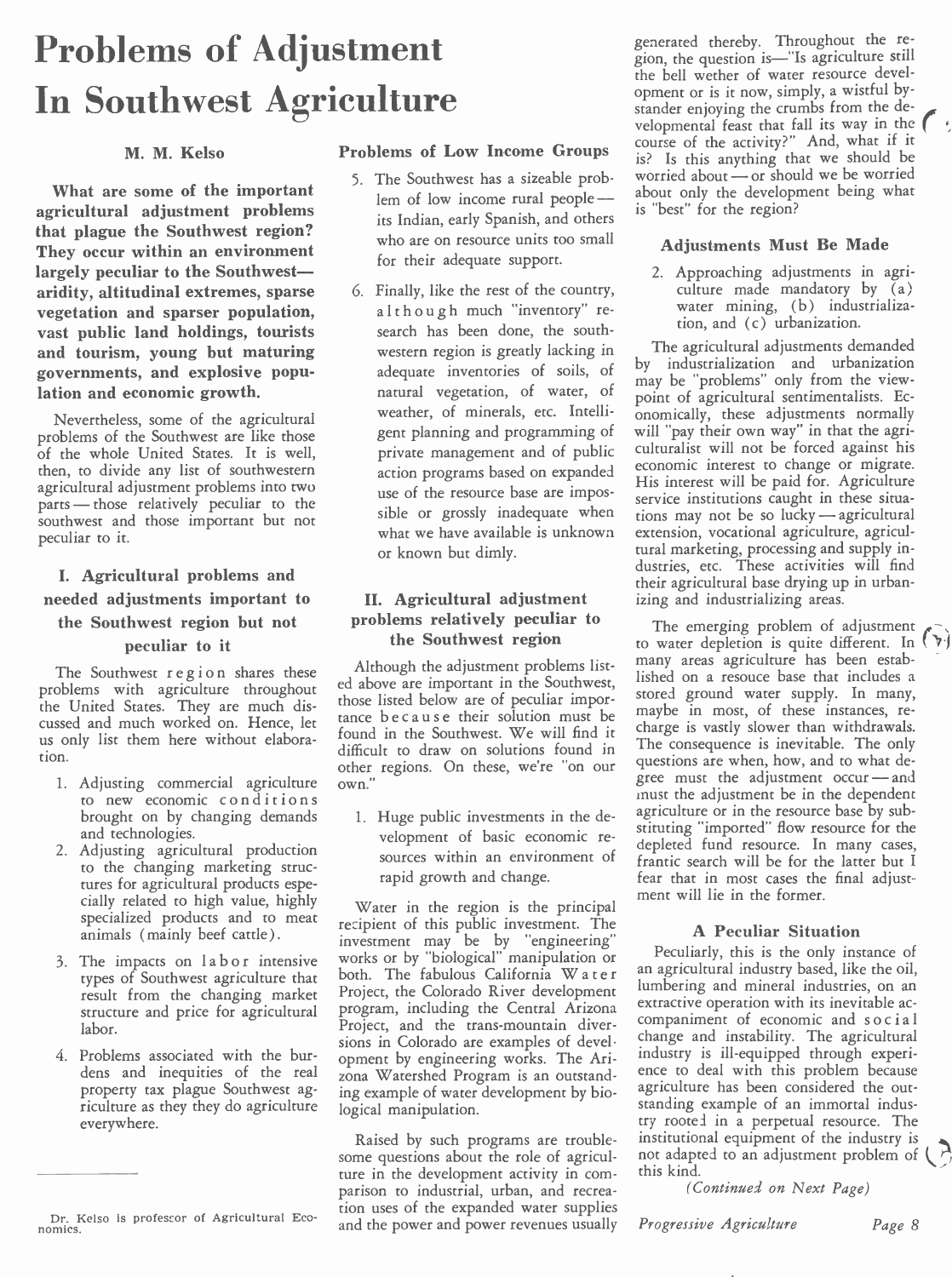



NEW ANGUS herd sire added to the University of Arizona herd is Homeplace Eileen mere 425, bred by Staley Farms, Liberty, Missouri. The new UA acquisition was grand champion Angus bull at the Nebraska State Fair and reserve senior champion at the Texas State Fair.

#### (Continued from Previous Page)

For example, the mineral, oil and lumbering industries are given tax concessions through "depletion allowances"  $-$  seque not agriculture. The agricultural industry larly wh in its own "accounting" procedures does not "depreciate" its underlying land values in anticipation of this "depletion cost" as do other industries that exploit fund resources.

3. The approaching necessity for change in our systems and standards of water rationing, both among users and among uses.

Property in water in the region grew first out of placer mining and then out of agricultural requirements. The vastly increasing demands for water today, however, are for industry, urban, and recreation users and uses. In some states the laws of surface water rights are not significant deterrants to the shift of water to non -agricultural uses. In others they are. In all of the region, the problems associated with surface and ground water relationships and the transfer of water among uses and users demands increasing attention.

#### Role of Federal Lands

4. The changing role of public, mainly federal, lands as to their management and development, allotment 4. The problems of adjustment of and pricing, retention and disposal. and pricing, retention and disposal.<br>Public (mainly federal) lands are a changing demand and technologdominant feature, at least in area, in all<br>states of the Southwest region. Through 5. states of the Southwest region. Through-

out the region, they have played an important and in many respects dominant role in the range livestock economy. Consequently, what happens to them, particularly what happens to the policies that govern them, has an effect on the livestock economy throughout the region. The growing demand for lumber products, for recreation (in all its forms including wildlife and "solitude"), for minerals, and for water is changing the use priorities on these areas and thus their role in relation to agriculture  $-$  especially grazing  $-$  in the region.

#### Priority of Problems

These, then, are the agricultural problems that demand solution in the southwestern region. All of them are serious; all need solution. If I were going to schedule efforts in the region to find solutions in order of their importance and difficulty, I would schedule the following problems for first attention:

- 1. The huge public investment pro- gram in the development of basic economic resources;
- 2. The approaching adjustments in water mining, by industrialization, and by urbanization;
- 3. The approaching necessity for change in the systems and stand-<br>ards of water rationing;<br>The problems of adjustment of<br>commercial farming to new eco-
- changing demand and technological conditions; and
- The problems of adjusting to rapidly changing structures and functions in the markets for agricultural products.

SIX UNIVERSITY of Arizona students majoring in horticulture have received scholarships of \$500 apiece, awarded by the Vegetable Growers Association, Phoenix, through their Memorial Foundation.

Award winners this year, shown above, are (Left to right) Frank Hunt, Glendale; Don Smith, Tucson; and Arthur Johnson, Yuma.

Below, same order, Thomas Russell, Tucson; Alfred Johnson, St. David; and Floyd Sharp, Mesa.



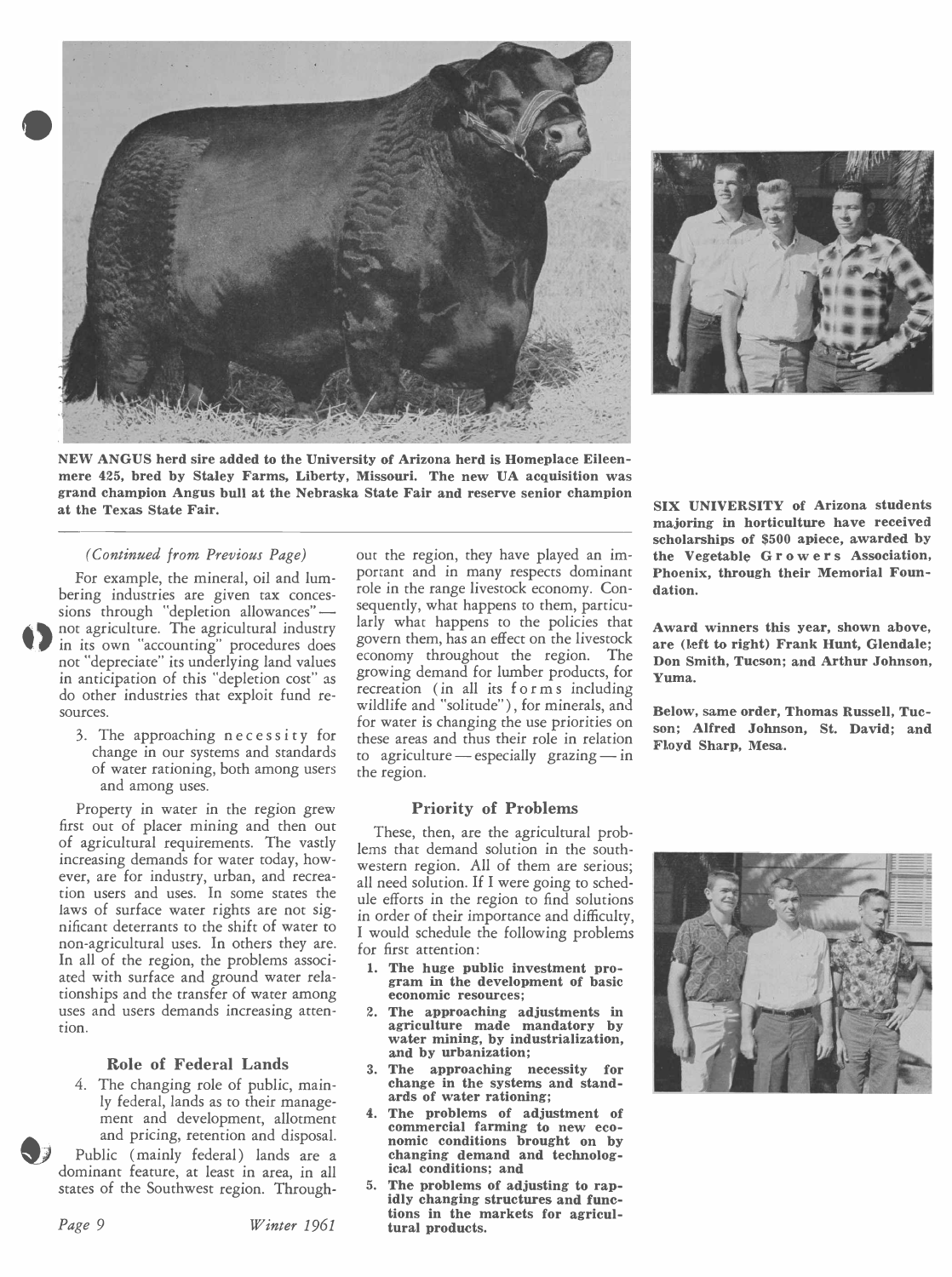

It's Called Photoperiodism

## **Scientists** 'Waking' Plants At Midnight

#### M. A. Massengale

#### and D. F. McAlister

While everyone knows that plants must have light to live and grow, it is not such common knowledge that many plants must have a specific number of hours of light or darkness before they will flower and set seed.

The response of plants to the duration of the light period required to initiate flower development is called photoperiodism. Plants that flower when days are short are called "s*hort-day*" plants, those <sub>The</sub> requiring long days are "long-day" plants and plants which flower under either  $\log \frac{\text{have}}{\text{one}}$ or short days are classified as "day-neutral". Soybeans are typical of short-day plants, sugar beets of long-day plants and most of our short staple cotton varieties are considered to be day-neutral.

#### Brief Night Lighting Effective

Most of the research on photoperiodism in plants has been conducted under laboratory or greenhouse conditions. The discovery by Dr. H. A. Borthwick and his associates in the U. S. Department ofAgriculture that a light interruption of the dark or night period will produce longday effects in plants even though they are grown under short days provided a means for conducting length-of-day studies under certain field conditions.

The climate and latitude at Tucson are unique for conducting field experiments on photoperiodism in plants, since this is one of the few locations in the United

AT LEFT, view of one of the alfalfa plots when the photoflood lights flashed on at midnight, breaking the dark period and producing long -day effects on the plants.

States where temperatures are high enough for alfalfa to continue to grow for long periods when daylengths are short. Tucson is located at approximately  $32\frac{1}{2}$ ° N. latitude and, except for a short period just before and after the summer solstice, daylengths are short throughout the year. Long-day conditions are provided through the use of photoflood lamps, placed in the field and turned on at midnight each night for 20 minutes, to interrupt the dark period for plants growing under actual field conditions. The picture at left, above, shows the arrangement of lamps and shields used to study the response of alfalfa to long- and short-day treatments at a University of Arizona farm in Tucson.

#### Study Began 6 Years Ago

Field experiments on the effects of long and short photoperiods on alfalfa have been conducted at the Arizona Agricultural Experiment Station since 1954. At present two studies are in progress. One is designed to investigate the effect of photoperiod on vegetative growth, flowering and seed production of African and Vernal alfalfas. The second experiment deals with the effect of photoperiod on vegetative growth, flowering, crown characteristics, dormancy and forage production of 12 different varieties of alfalfa.

The results from these studies to date have been most interesting. For example, our data show that alfalfa plants are most sensitive to photoperiod during their seedling year. Also, certain varieties are more sensitive than others. Of several characteristics measured - such as numProgressive Agriculture Page 10

ber of days from clipping to the appearance of the first flower, height of plants, dry weight and seed weight-the numance of the first flower, height of plants,<br>dry weight and seed weight — the num-<br>ber of days from cutting to flowering proved to be the most responsive to varying the photoperiod.

#### Plants Flowered Earlier

In the experiment where several different alfalfa varieties are being studied for their reaction to photoperiod, plants of all varieties growing under long days flowered earlier and grew taller during the initial growth after planting than plants growing under short -day conditions.

When a northern species of alfalfa, Medicago falcata, was tested, the highest per cent of plants that flowered under natural daylength at any time in the seedling year was 78 per cent. Flowering of this species was much more abundant under the long-day treatment, as shown in the photos below.

After each clipping the winter-hardy varieties flowered earlier throughout the growing season under long days. In some instances during the summer months, when longer natural daylengths and higher temperatures were prevalent, the nonwinter hardy varieties flowered earlier under short or natural days.

Each variety under each daylength was harvested when the average number of plants in flower was 90 per cent. Using this index for when to cut, the total number of harvests was more under long days than short days for most varieties. Though the plants grown under long days were cut more times the plants grown under natural, or short days, produced the most hay. Also when diameters of the crowns

(Continued on Next Page)

PLANTS of a wild-type alfalfa, Medicago falcata, both planted at the same time. Plants at left were grown under natural daylength (short-day photoperiod), while those at right were grown under long-day photoperiod, with light interruption at midnight. Horizontal line represents height of six inches from the ground.



Dr. Massengale is a member, and Dr. McAlister head, of the Department of Agronomy.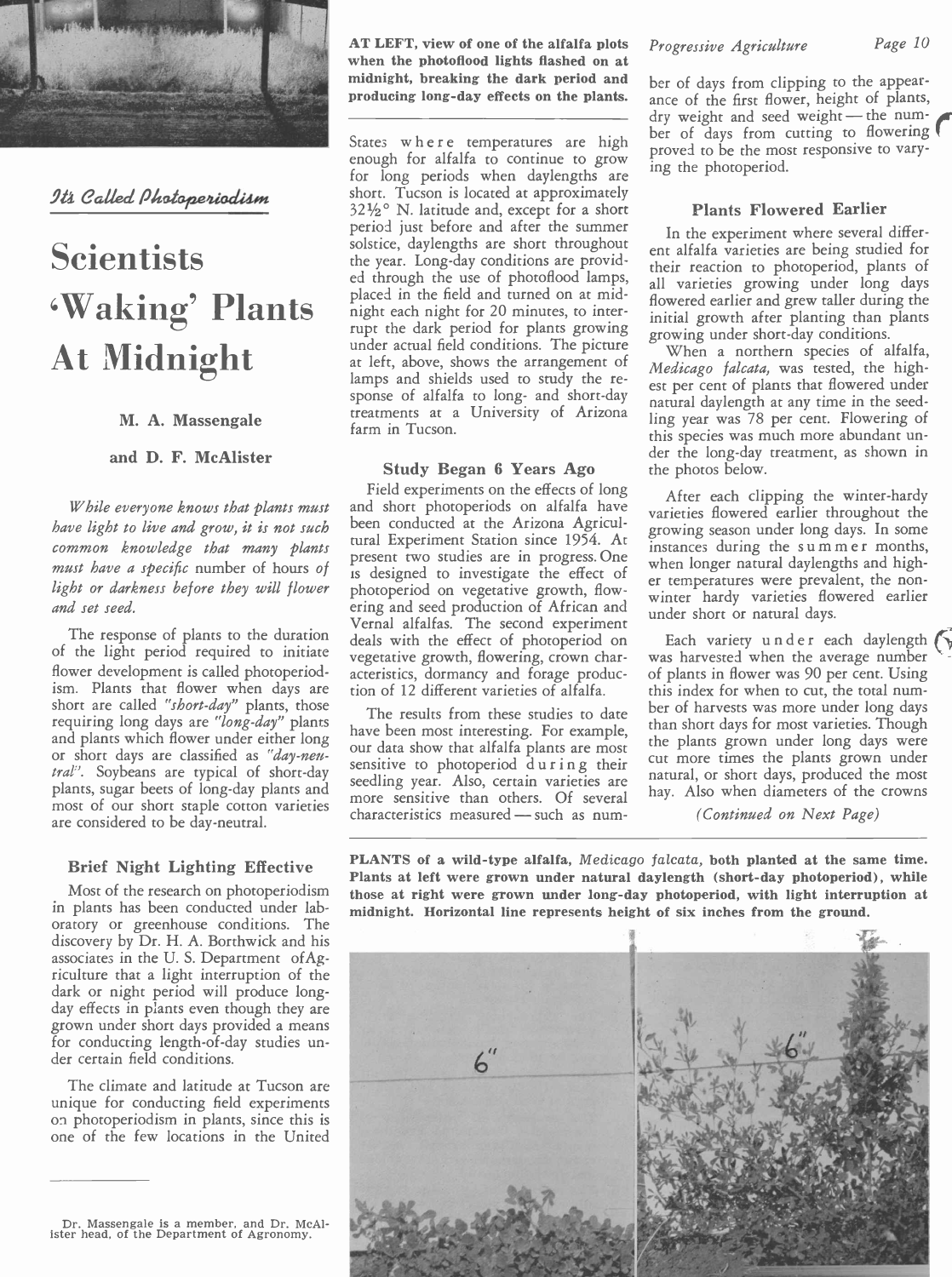## Constant Ideal Weather **Dis Aim Of Greenhouse**

#### W. P. Bemis

The purpose of a greenhouse is to create and maintain consistent desirable growing conditions for plants during the changing seasons of the year. Specifically, desirable growing conditions mean that the temperature range should be maintained between 50° and 95° F depending on the type of plants being grown. The relative humidity should be between 50% and 90% depending on the temperature, and the light intensity should remain high.

To create these conditions inside a greenhouse provisions must be made for cooling during the summer days and for heating during the winter nights. To understand better the problems of maintaining a greenhouse with desirable growing conditions let us consider the factors affecting conditions inside a greenhouse on a typical summer day, summer night, winter day and a winter night.

#### (Continued from Previous Page)

were measured, all varieties growing under the short, natural daylengths had wider crowns. This would indicate that short days encourage vegetative growth, whereas the long daylength promotes flowering and a reproductive-type growth.

#### Response of Northern Varieties

During the winter months, when natural daylengths were shortest, the winter hardy varieties grew at a more rapid rate, were taller, and were more upright or erect in growth under long photoperiods. The nonwinter hardy varieties that were adapted to this area were affected very little by length of day.

These experiments will give understanding and fundamental knowledge on the behavior of alfalfa under different lengths of day. Such information can be of value to the farmer interested in growing alfalfa hay, to the seed grower and to the scientist who seeks to improve this important forage crop.

#### Those Hot Summer Days

During a summer day we can expect outside air temperatures to reach 110° F or higher, with relative humidity below 15% and intense sunlight. A non-shaded and non-ventilated greenhouse under these conditions will easily have inside temperatures greater than 130°F, which would severely injure or kill plants. The reason a greenhouse reaches these temperatures is because the heat from the sun ( solar radiation) is trapped inside the greenhouse.

Radiant heat from the sun passes through clear plastic or glass and is absorbed by the floor, benches and plants inside. Most of the radiant heat is then converted and released in a form ( convection heat) which will not pass through clear plastic or glass, and thus it becomes trapped inside. Methods of controlling this heat build-up are by shading, ventilating and introducing cool air inside the greenhouse.

heat passing through the clear plastic or glass, but shading is not desirable for best growth of most plants. Ventilating permits the escape of the trapped heat but cannot reduce the temperature below that of the outside air. The most efficient method is by forcing cool air into the greenhouse by forced ventilation through an evaporative pad system.

 $W$ *inter* 1961 Dr. Bemis is horticulturist in the Depart-

#### When the Sun Sets

On a summer night as soon as the sun has set, the source of heat buildup in a greenhouse has been removed. The heat inside a greenhouse will then slowly radiate out through the plastic and temperatures inside the greenhouse will approach those of the surrounding outside air, which usually are within the range for desirable growing conditions.

During a clear winter day a greenhouse will warm up inside much the same as on a summer day, except the amount of heat from the sun is less, and for a shorter period of time. If the temperature inside becomes greater than 90° to 95° F it can be effectively reduced by forced ventilation with the cooler outside air. During overcast winter days the amount of heat from the sun is reduced and artificial heating may become necessary.

#### Heat Needed on Winter Nights

The winter nights may easily drop to 30° F or lower, and since heat is lost by radiating through the clear plastic or glass, the introduction of artificial heat is necessary to maintain the minimums of 50° to 70° depending upon the type of plants being grown.

Considering the factors affecting greenhouse conditions a plastic greenhouse was designed and constructed which main-

(Continued on Next Page)

Shading reduces the amount of radiant weather control in the plastic green-A TOMATO experiment has complete house.



Page 11